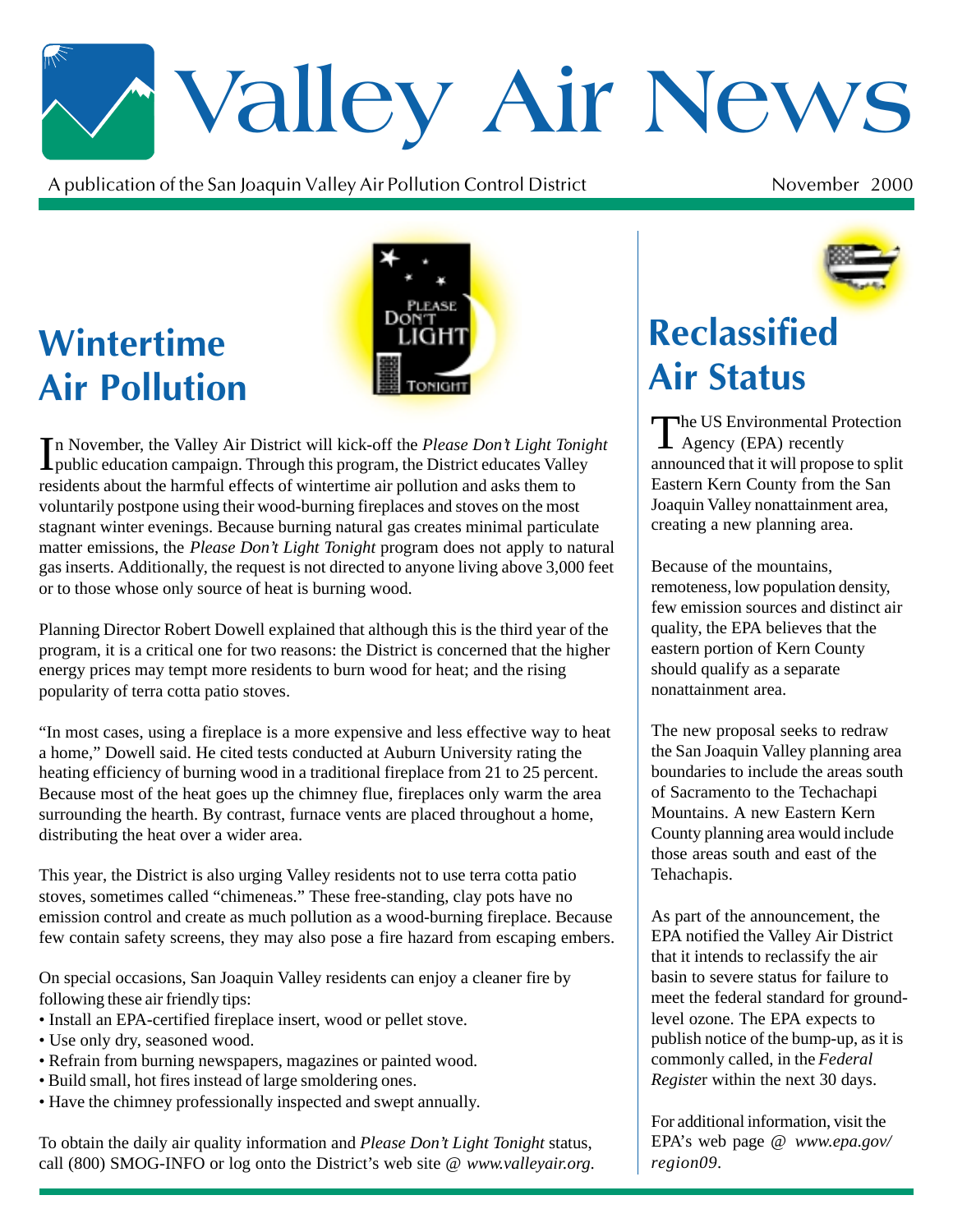#### GOVERNING **BOARD REVIEW**

**The Governing Board took the following action during the October 12th Governing Board Meeting:**

- Approved and authorized application for the San Joaquin Valley Emergency Clean Air Attainment Program and allocated \$1,189,064.60 of DMV Surcharge Fee Revenue to the Heavy-Duty Engine Emission Reduction Program.
- Approved the agricultural Biomass-To-Energy Incentive Program Grant applications to the California Trade and Commerce Agency.
- Accepted radar wind profiler components from the San Joaquin Valleywide Air Pollution Study Agency.
- Received and filed proposed amendments to Rule 4653 (Adhesives). Set December 14, 2000 for the Public Hearing to consider the proposed amendments.
- Approved donation of emission monitoring equipment by Nuevo Energy.
- Approved donation of a portable environmental combustion analyzer by Bacharach, Inc.
- Received report from Citizens Advisory Committee on the October 3, 2000 meeting.
- Received verbal report from the California Air Resources Board (ARB) Board Meeting



**The next Governing Board meeting will be held on Thursday, December 14, at 9:00 AM in the District's Central office in Fresno, and via videoteleconference in the Modesto and Bakersfield offices. (There is no November meeting.)**

#### **Smoke Management Guidelines**



Earlier this year, the California Air Resources Board (ARB)<br>
Extensively amended California's Smoke Management Guidelines for Agricultural and Prescribed Burning, commonly referred to as Title 17, earlier this year. During the amendment process, air districts and stakeholders raised a number of concerns regarding the implementation of the Guidelines. To address the issues, the ARB and the California Air Pollution Control Officers Association (CAPCOA) have established nine working groups. Each working group will focus on a particular issue and will consist of ARB staff, Valley Air District staff and interested stakeholders.

The working groups that represent the Valley Air District are as follows:

- Liaison Committee will oversee and act as a sounding board for all other working groups.
- Environmental Impact Report (EIR) Tool Development group will work with a consultant to develop an environmental impact report template that can be used by the air districts to meet California Environmental Quality Act (CEQA) requirements for their smoke management plans.
- Program Resource Needs, Program Funding, and Cost Recovery group will seek ways, in addition to fees, to recover air district costs associated with compliance for Title 17 requirements and also handle other cost related issues.
- Uniform Smoke Management Plan Development group will investigate and, if feasible, develop a uniform smoke management plan format for use by all land management agencies.
- Technical Tools Development group will investigate the feasibility of sharing available resources and technical information so as to promote efficient and consistent implementation of the Smoke Management Plan (SMP).
- Alternative Meteorological Criteria group will evaluate revised meteorological criteria for use in regulating agricultural and prescribed burning.
- Residential Woodburning group will consider how to address residential burning in the smoke management program.
- Public Education and Outreach group will develop public outreach tools on topics related to prescribed and agricultural burning.
- Alternatives to Burning group will evaluate the potential for developing alternatives to agricultural and prescribed burning.

For further information regarding activities of any of these working groups, call the Valley Air District at (559) 230-5800.